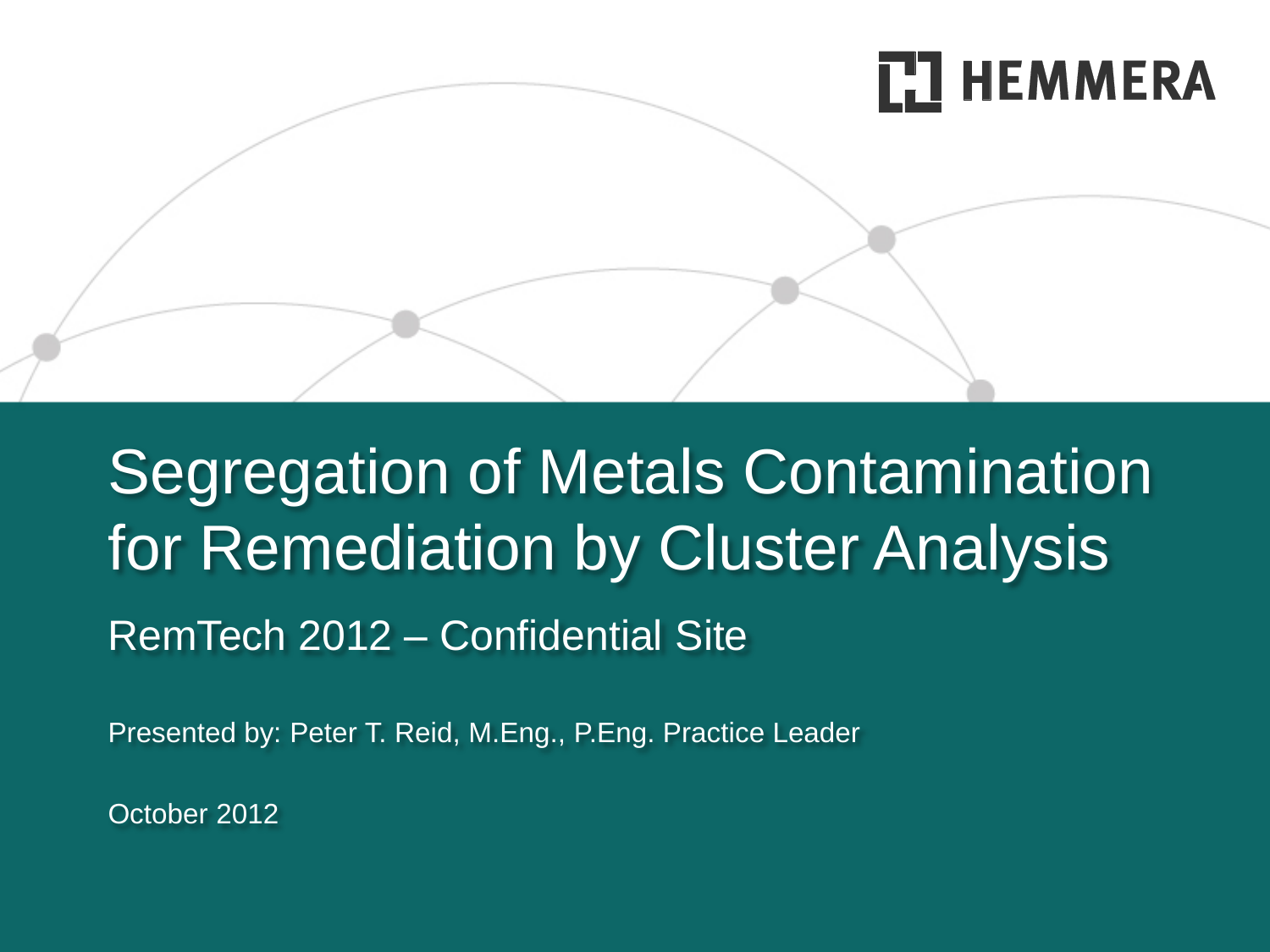# Confidential Site

- Some of our best environmental work is completed on legal files, and we cannot publish results.
- **Special permission to present on a** confidential basis
- Goals
	- **Setting**
	- Problem
	- Approach
	- Results

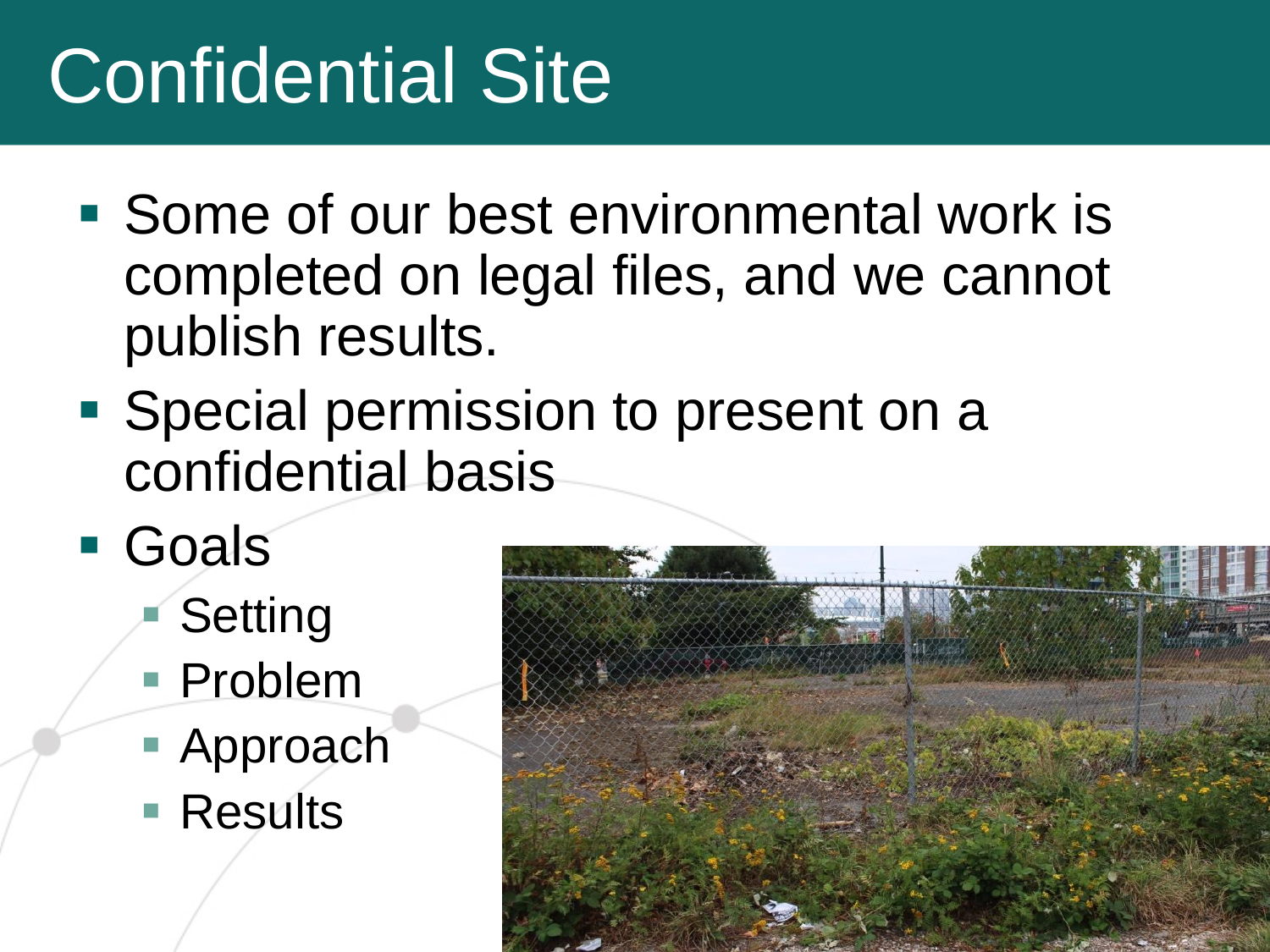# **Setting**

- **Landowner with an area to fill**
- Construction company fill to move
- Tested fill and everything ok
- Moved the fill
- When all fill moved someone sampled the fill
	- It was contaminated with metals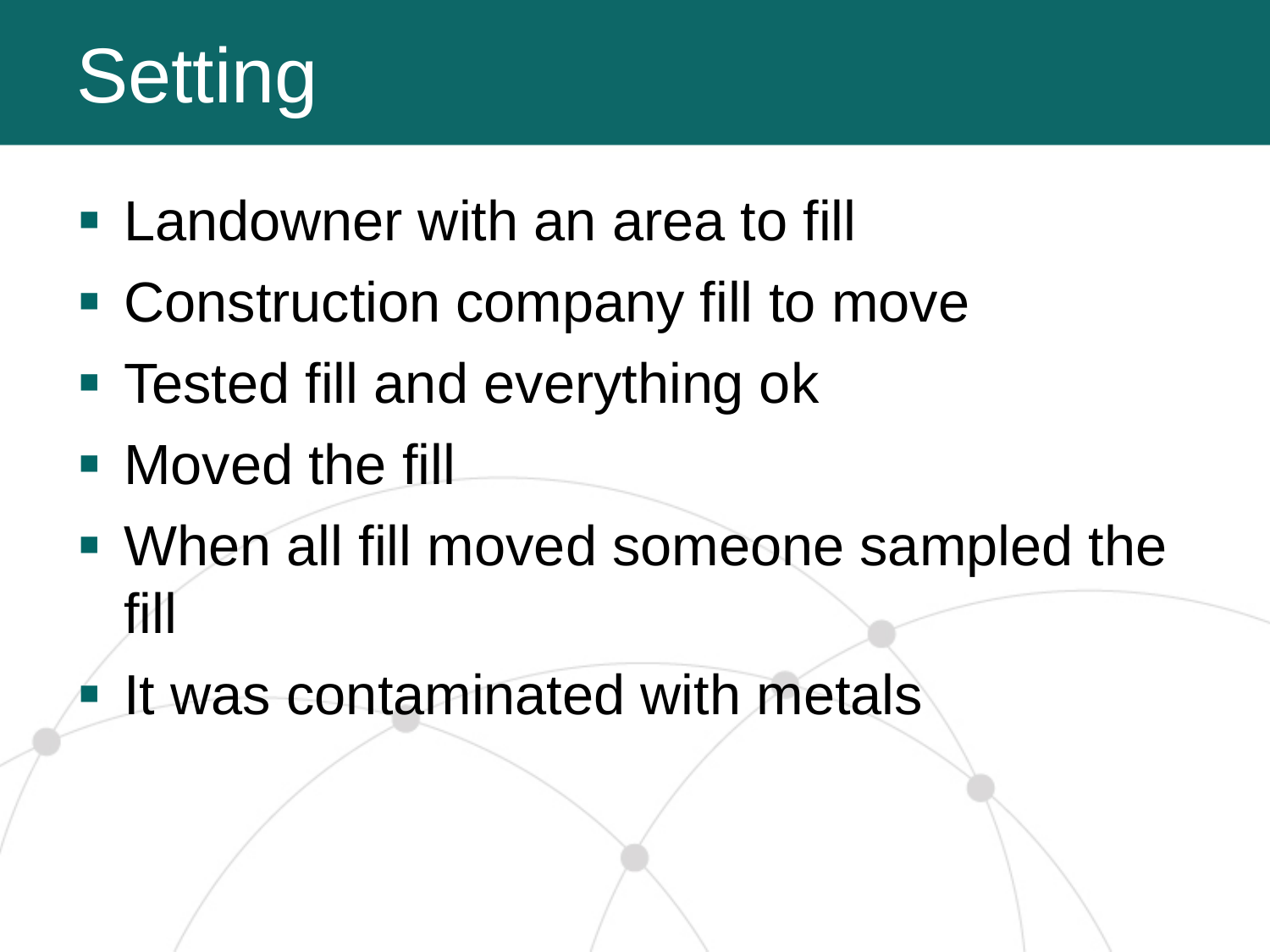## **Consequence**

- Construction Company
	- Here are test results of what hauled
	- **I** have no issue
- **Land Owner** 
	- $\blacksquare$  Here are results of what is here
	- I have an issue
- Independent Consultant
	- Thoroughly investigated site
	- There was contamination of metals
	- Does not match prior results
	- More soil hauled than agreed
	- **Source of extra soil unknown**
	- All soil contaminated.
	- All removed to treatment. >\$1,000,000



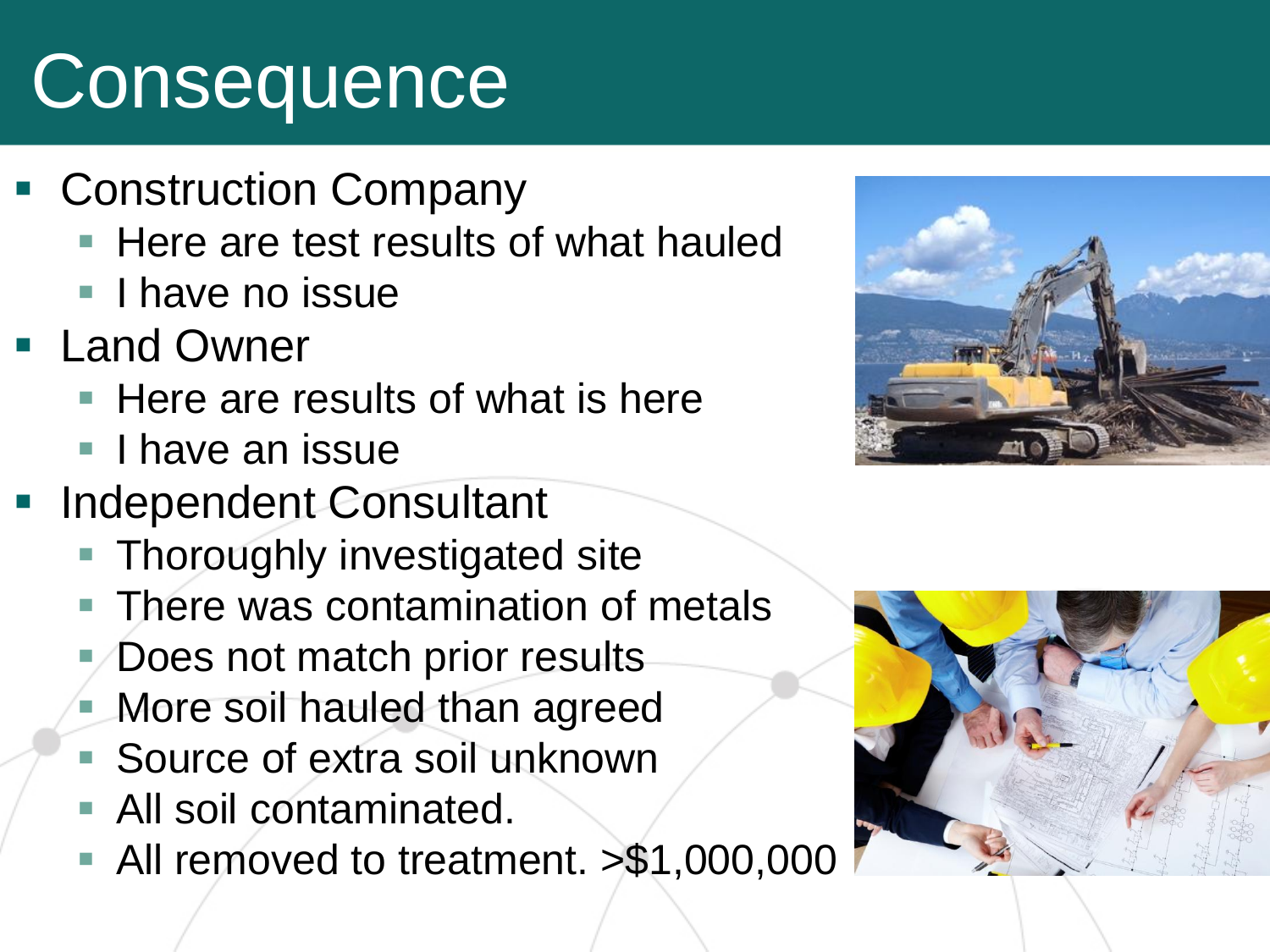# **Premise**

- **Everyone Sued**
- **Premise Asserted** 
	- Metals above standard, want all soil with those metals removed
	- **NSTS present throughout**
- Counter
	- **NSTS** naturally occurring.
	- Must be way to segregate soil



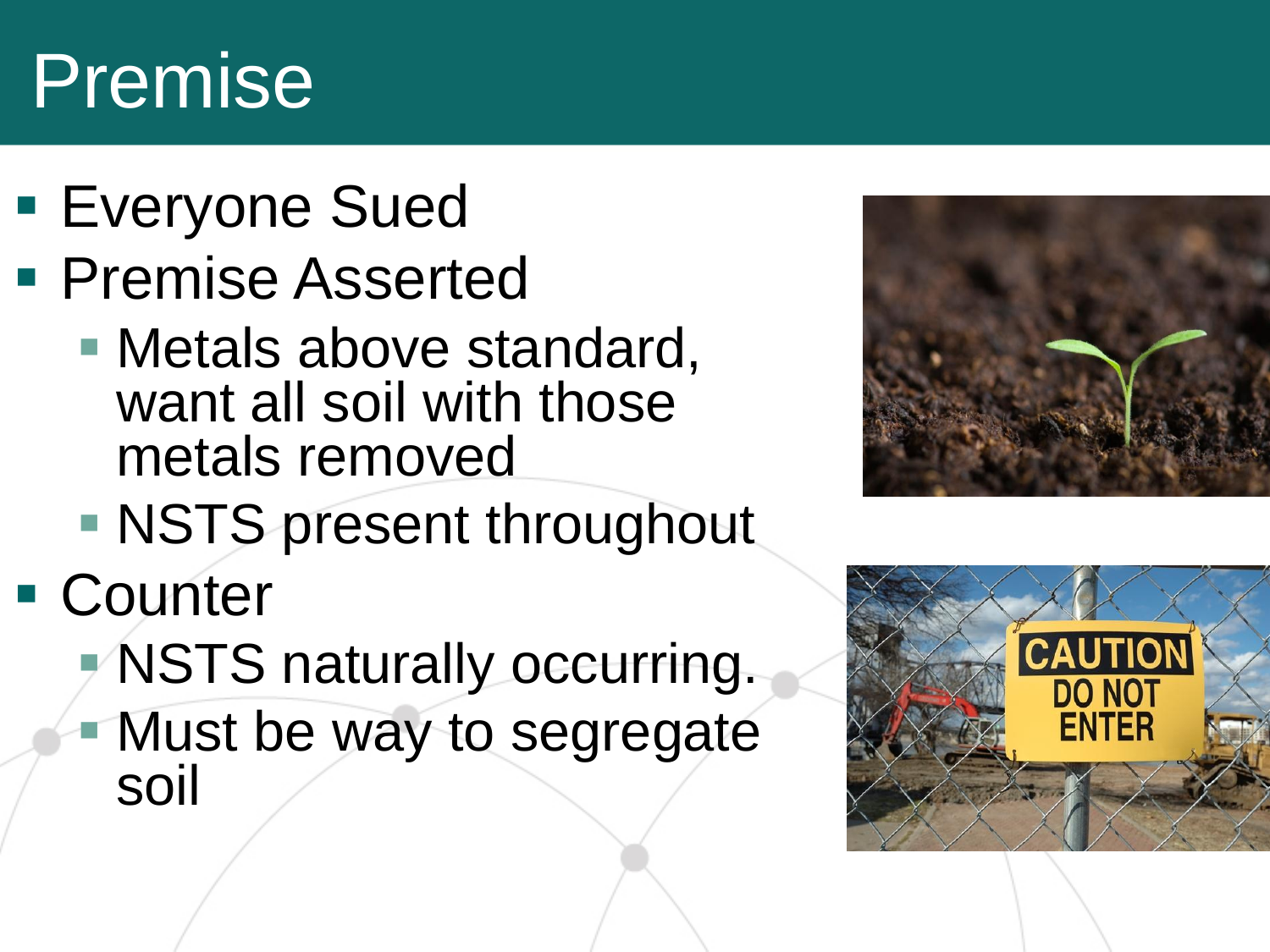# Preliminary Results and Stats

- **NSTS** was a red herring.
	- 5x detection limit not valid
	- Took standard from USEPA and research.
	- Was naturally occurring background issue
- Metals Contamination
	- Look at all the metals, not just ones regulated.
	- Can we differentiate the data using statistics
	- **Segregate soils based geochemical signature**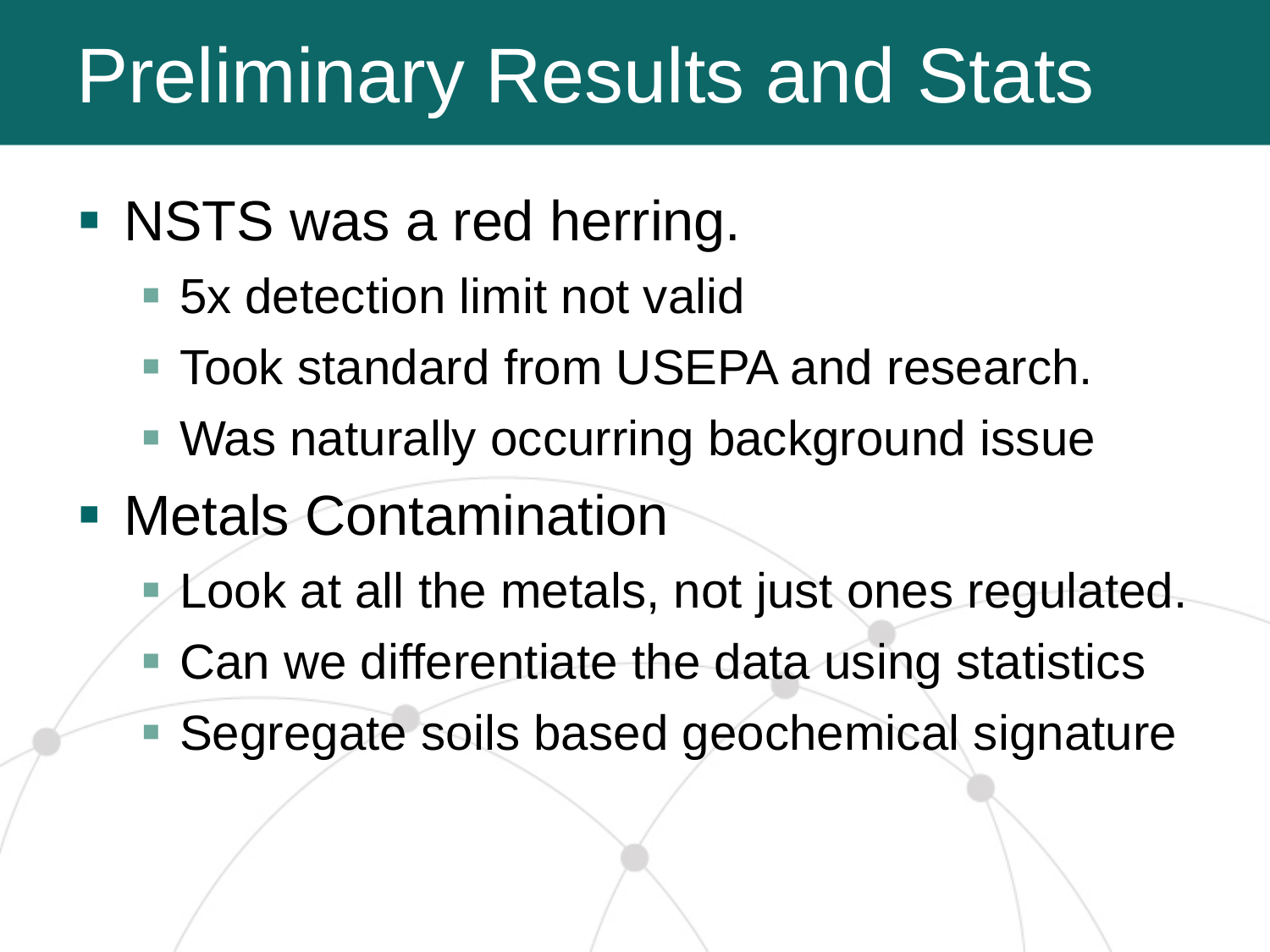# **Blind Analysis**

- **Provided all data to independent** statistician blindly
	- Just provided the metals, pH and PAH data
	- **Eliminated contamination parameters**
	- No information on where it came from on the site
	- Completed an analysis to break it up into the respective populations.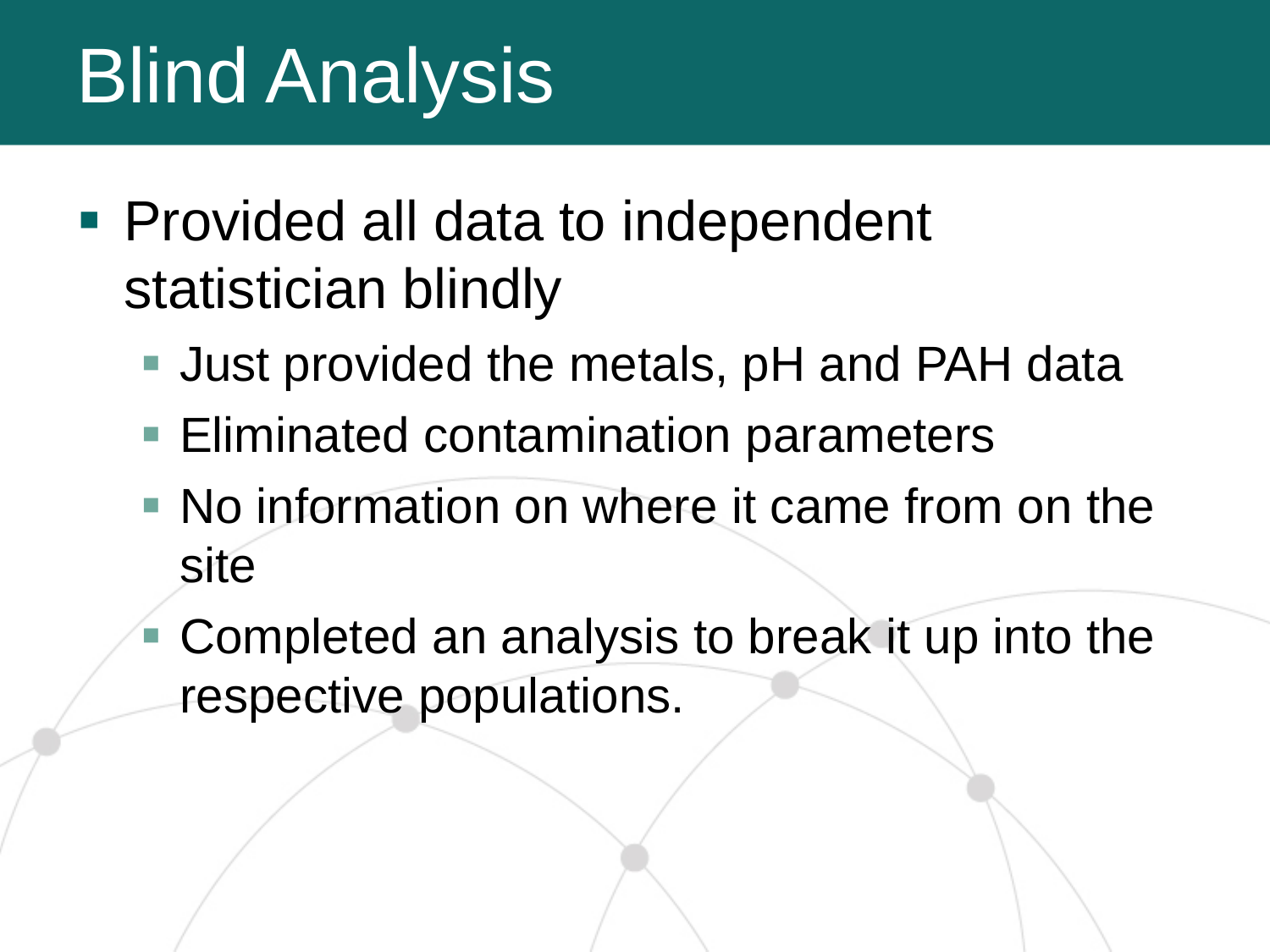## Detailed Stats

- Spearman Correlation of all possible sample pairs.
	- Non-parametric  $r^2$  value.
	- **Indicator of overall chemical similarity**
	- Spearman matrix constructed using the Euclidean distance from Spearman correlation coefficients.
	- **Non-metric multidimensional scaling.**
	- Creates clusters distance in two dimensions, then vectors, and finally clusters of like chemical parameters.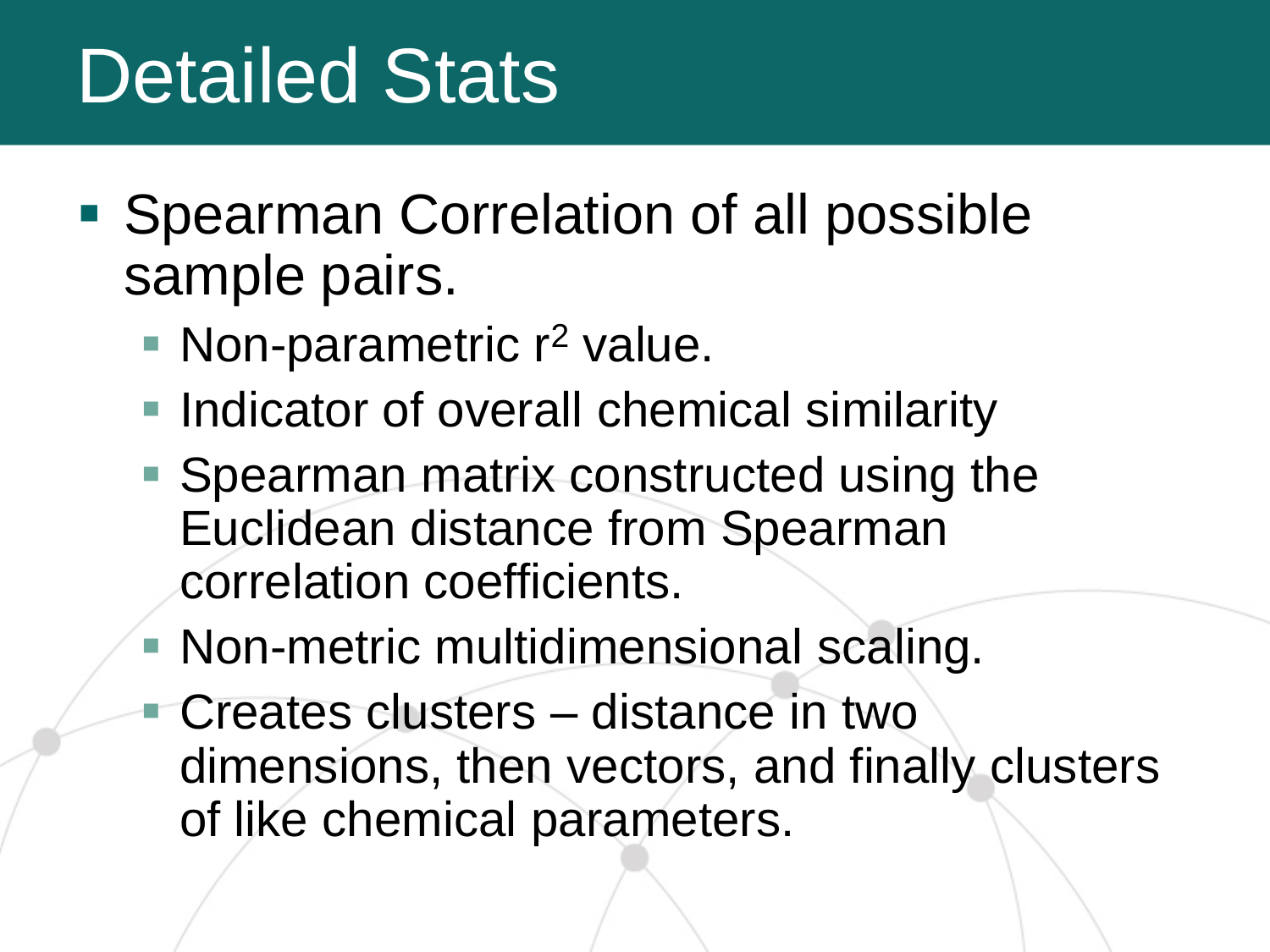### Statistical Results – Cluster Tree

#### **Following cluster tree was created.**

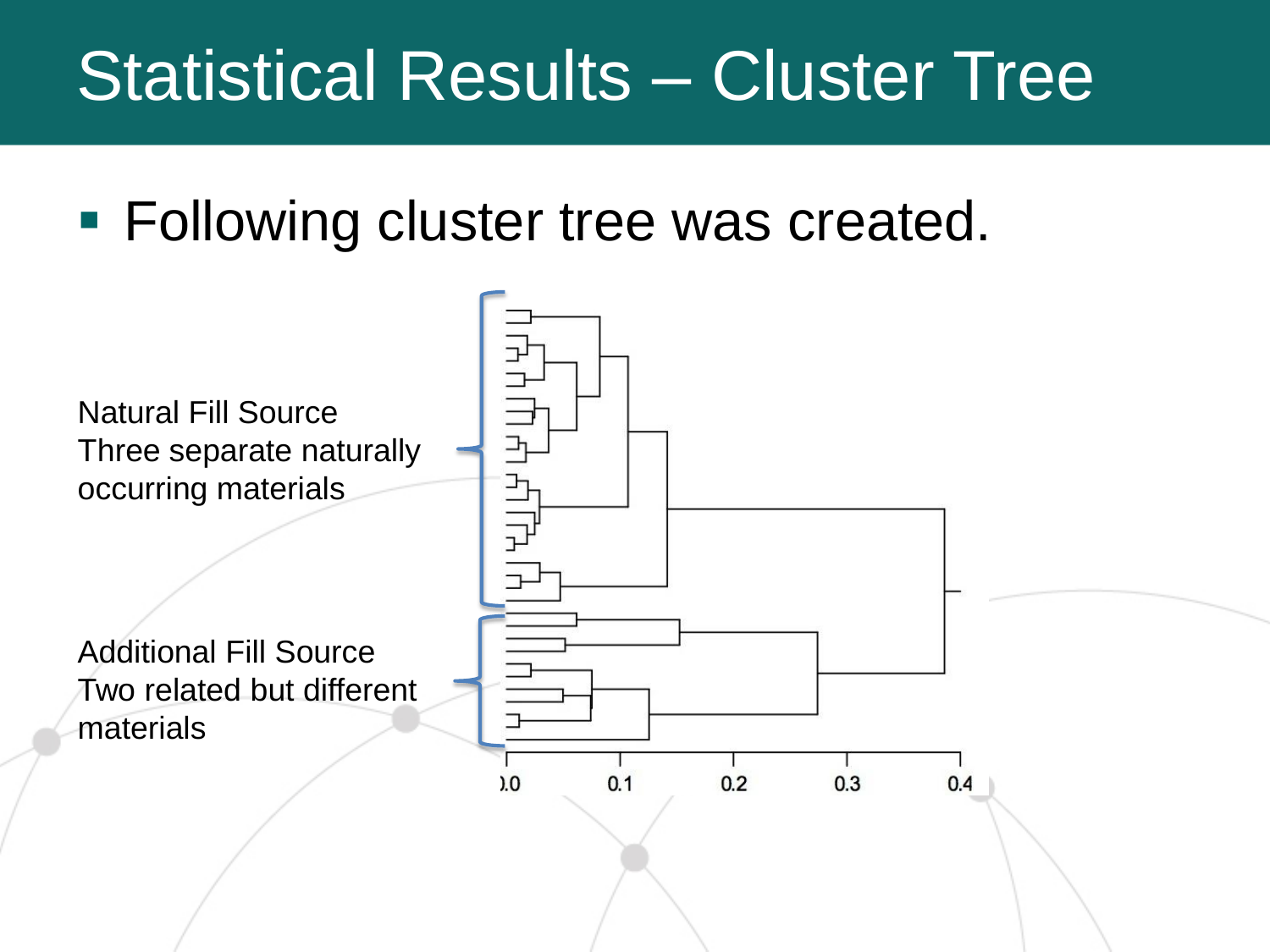### Statistical Results - NMDS

**Following clusters were formed.** 

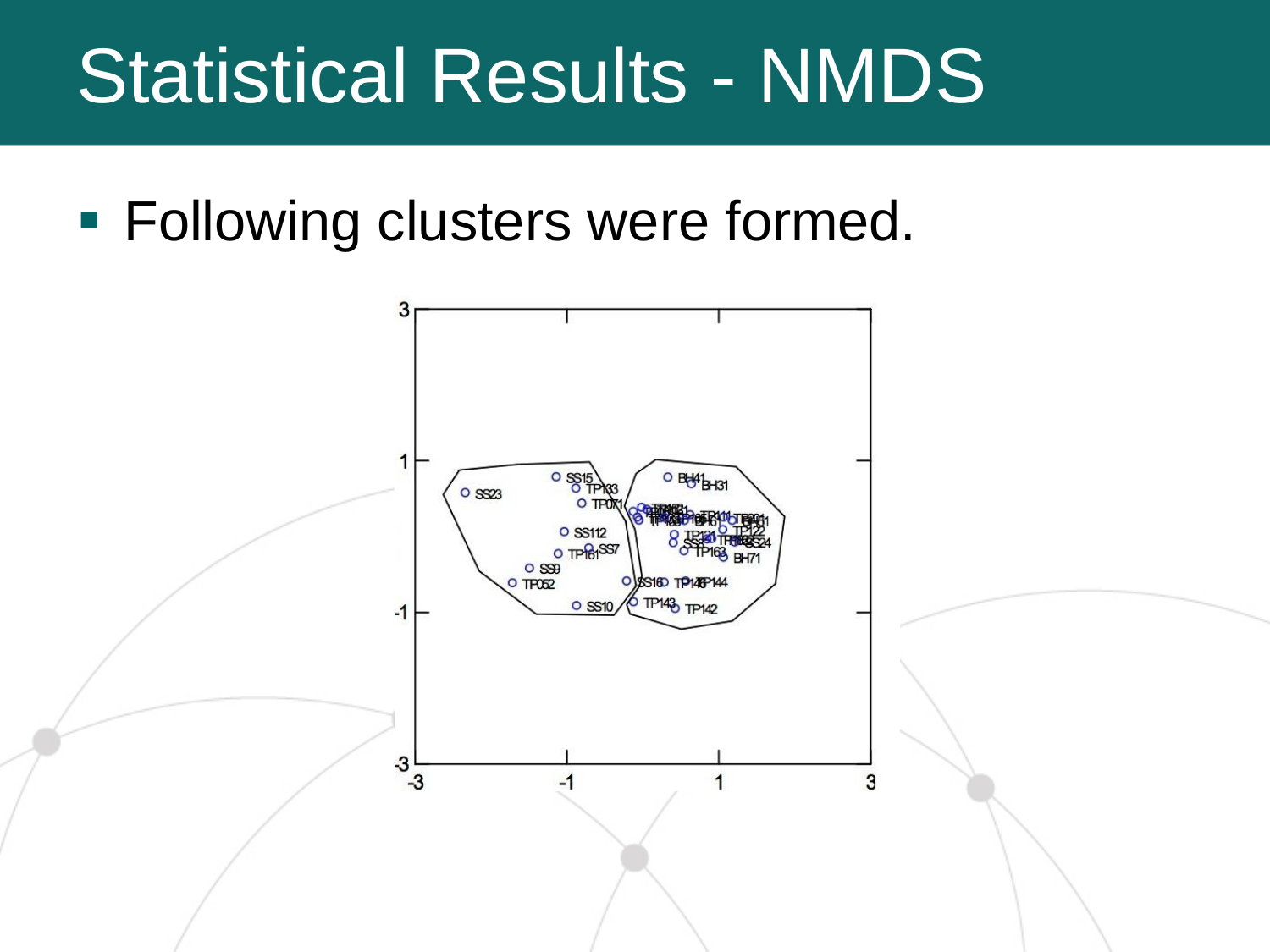### Groupings Plotted on Site Diagram

■ Data points from the distinct cluster plotted.

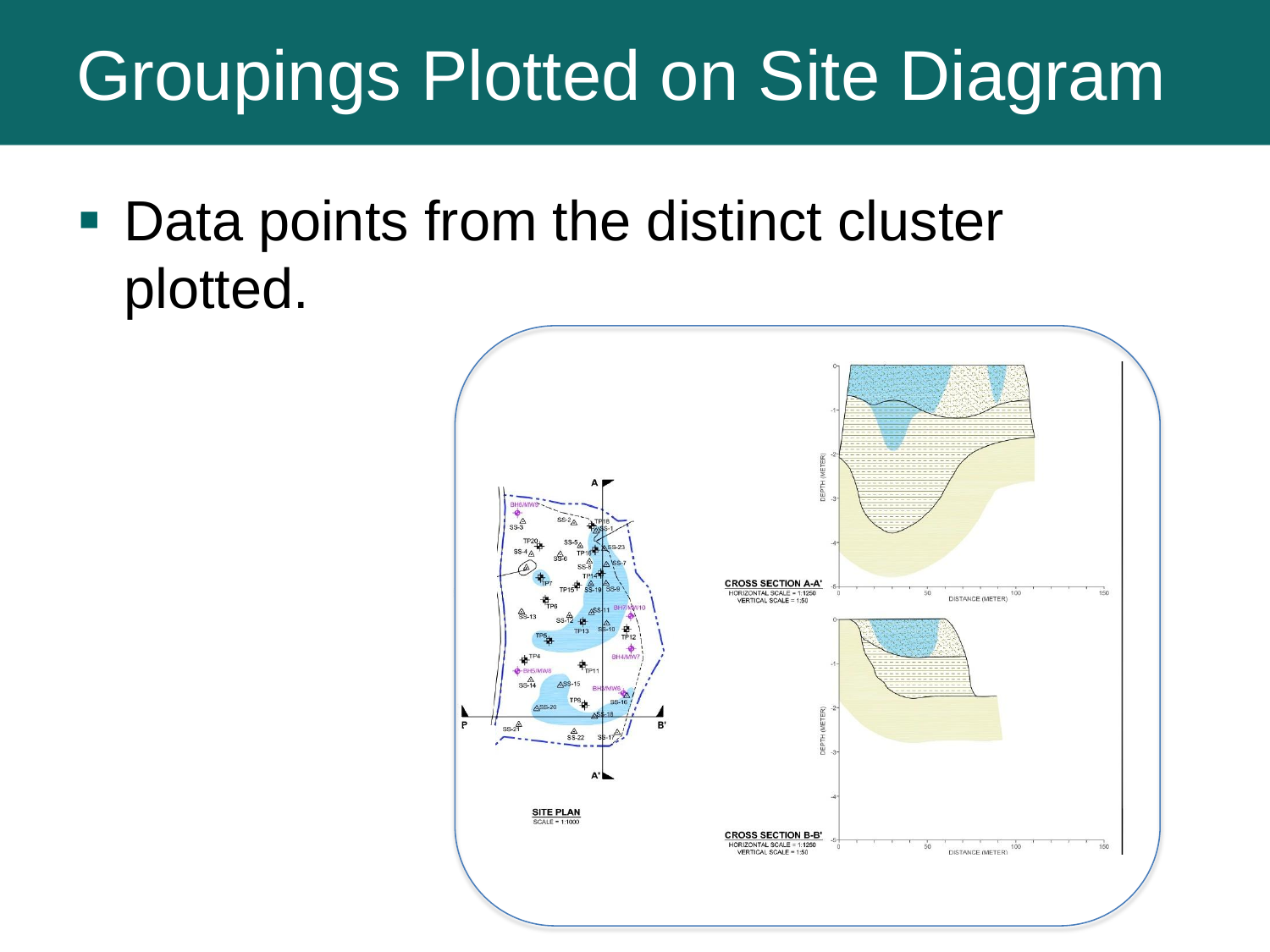# Groupings Plotted on Logs

- Data points from the areas with contamination plotted.
- **All fell within** the distinct area.

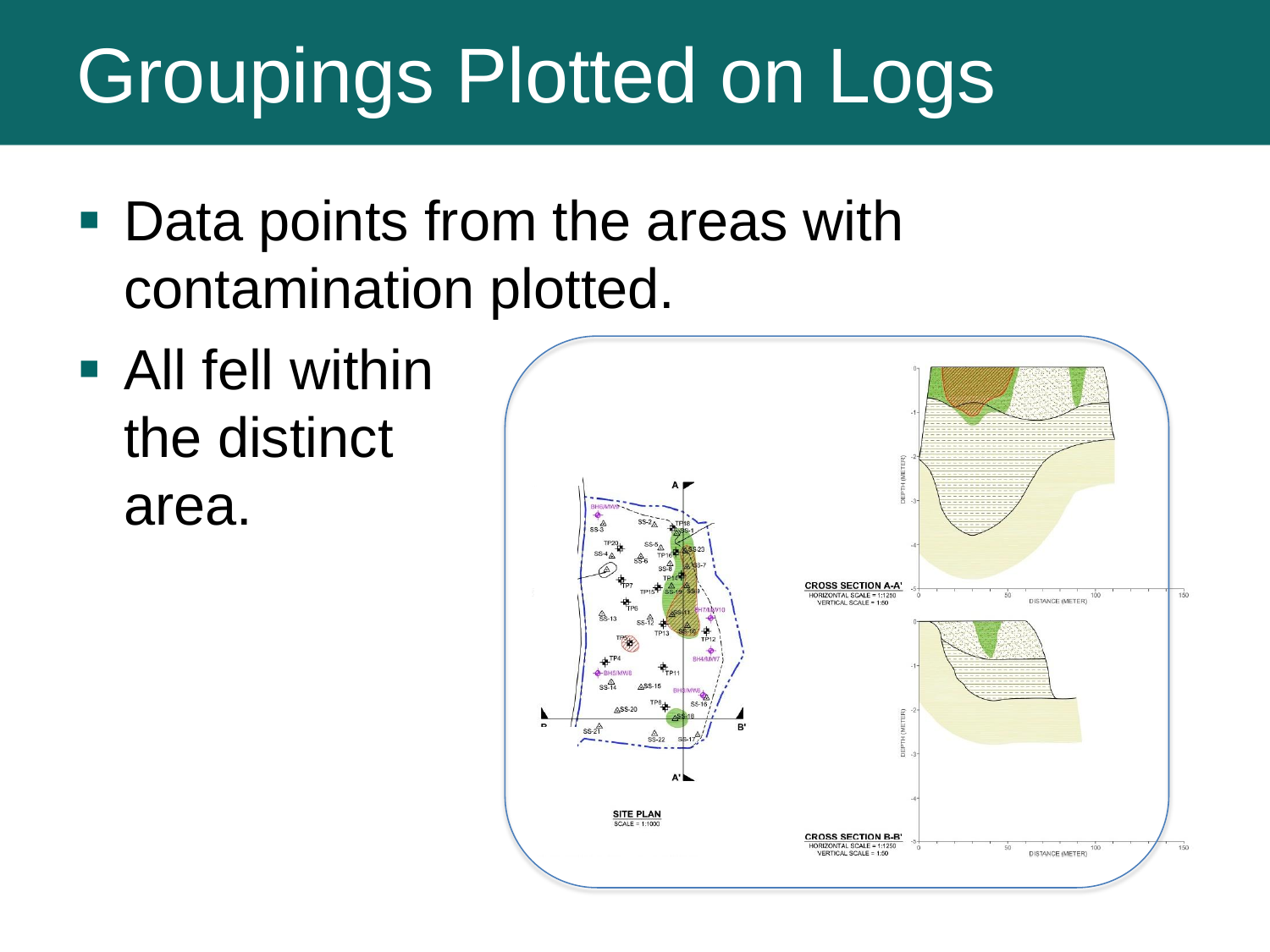## What Does it All Mean?

- All soil scheduled to come to site was brought to the site.
- At the end of the job soil was brought to the site from another site. Statistically different
- Can segregate that soil easily based on location, soil type, and colour
- Cost of remediation was >\$1,000,000, but now <\$100,000.
- **Landowner okayed just population removal**
- **Contractor agreed to remove to close file**
- Somebody somewhere had their site remediated for free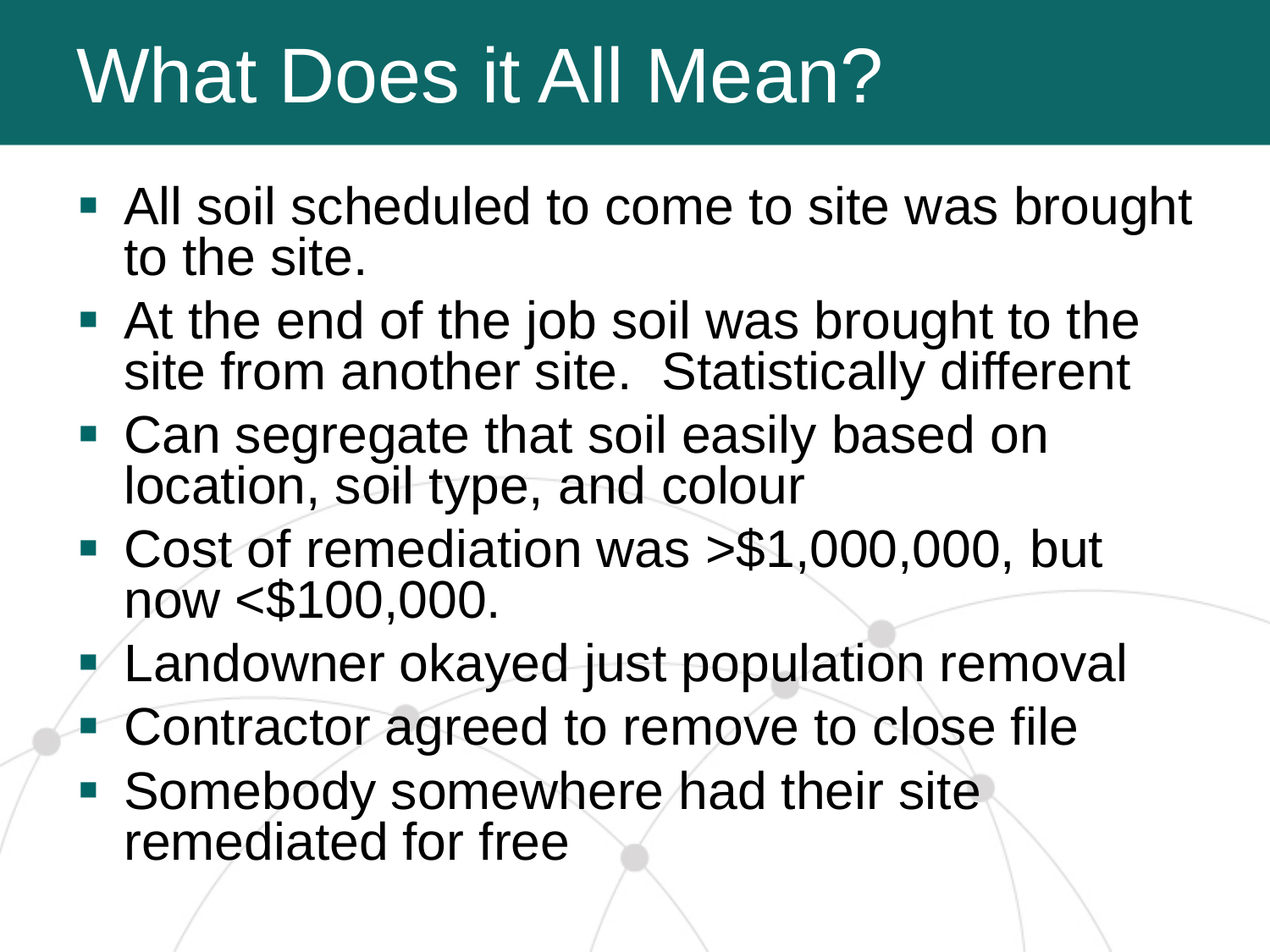## Conclusions?

- Don't just concentrate on the contamination. The rest of the analysis tells a story.
- Engage a statistician. You may be able to see the pattern but they can prove it.
- **If you are using a fill site, secure it. There** are people who are looking to dump their problem on you.